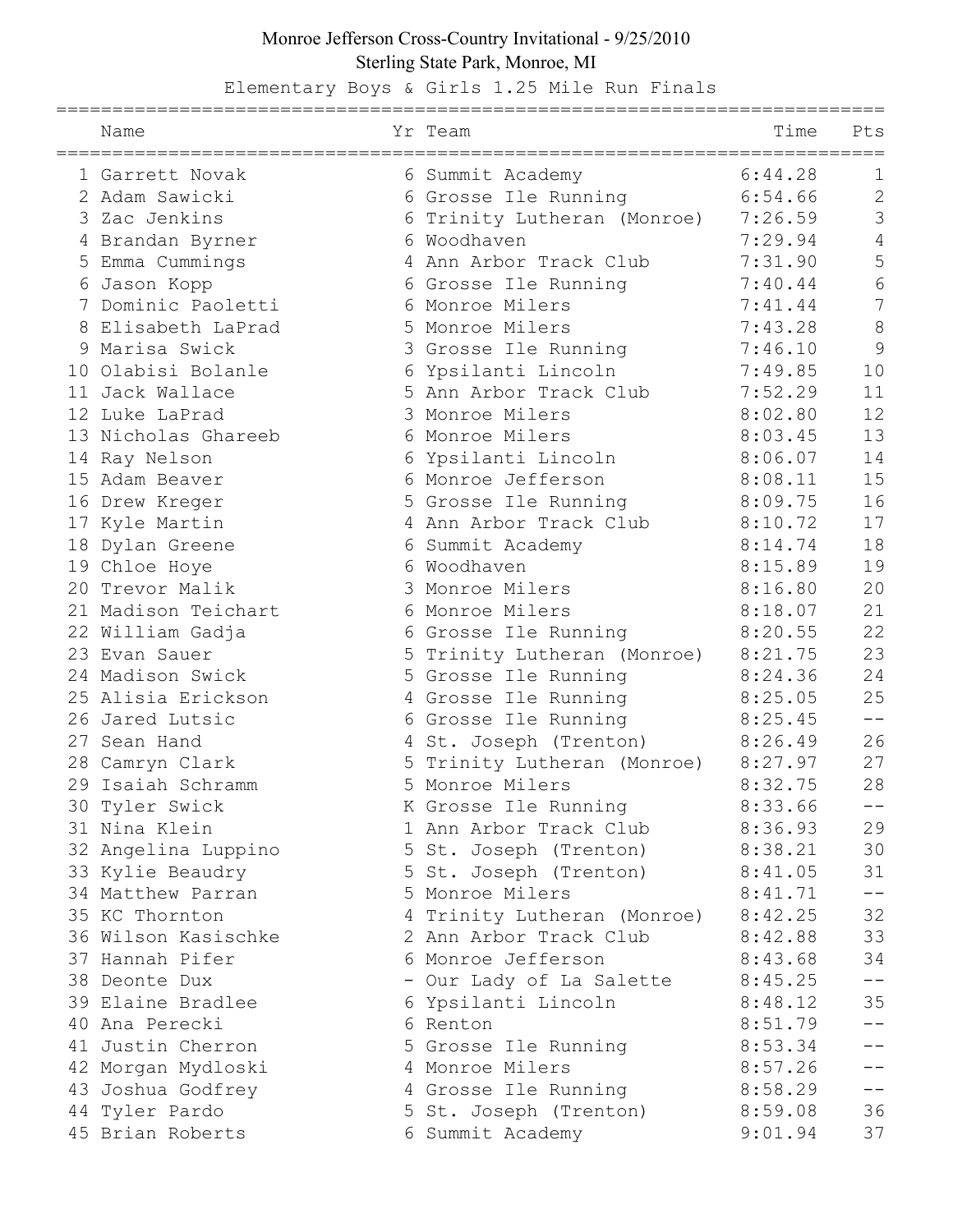## Monroe Jefferson Cross-Country Invitational - 9/25/2010 Sterling State Park, Monroe, MI

46 Michael Kalata 47 Gabe Baldwin 48 Verenna Gonzalez 49 Trenton Willis 50 Jolie Cramner 51 Andrew Greene 52 Trey Swick 53 Aiden Mazanhy 54 Brittany Babic 55 Moriah Pearigan 56 Anthony Bowser 57 Marcus Martin 58 Dawson Vore 59 Aiden Martin 60 Earl Schramm 61 Ian Little 62 Kyle Huehn 63 Ruben Guerra 64 Miles Caine 65 Kirsten Thomas 66 Madison Oneal 67 Brady Pitcher 68 Alex Mcdowell 69 Peter Caine 70 Ami Keskeny 71 Christopher Ghareeb 72 Abby Wozniak 73 Isacc Baldwin 74 Mariesa Jacob 75 Erica Berns 76 Chloe West 77 Riley Oetjens 78 Lucas Kopp 79 Aurora Acosta 80 Natasha Devilder 81 Mathew Karpenko 82 Makaylee Smiley 83 Francesca Ansel 84 Joey Godfrey 85 Spencer Jyawook 86 Amanda Warden 87 Christian Kidd 88 Unknown Unknown 89 Eli Schramm 90 Ethan Thomas 91 Kaleb Smith 92 Douglas Stringham 93 Valerie Christou 94 Rylee Richardson

| $\mu$ g biaic 1 ans, momoc, mi |                                                                                                        |                                                                                                                              |
|--------------------------------|--------------------------------------------------------------------------------------------------------|------------------------------------------------------------------------------------------------------------------------------|
| 5 St. Joseph (Trenton)         | 9:03.13                                                                                                | 38                                                                                                                           |
|                                |                                                                                                        | $ -$                                                                                                                         |
| 6 Woodhaven                    |                                                                                                        | 39                                                                                                                           |
|                                |                                                                                                        | 40                                                                                                                           |
| $\blacksquare$                 |                                                                                                        | 41                                                                                                                           |
| 6 Tecumseh                     |                                                                                                        | $- -$                                                                                                                        |
| $\mathbf{2}$                   | 9:13.35                                                                                                | $- -$                                                                                                                        |
| Grosse Ile Running             | 9:16.53                                                                                                | $ -$                                                                                                                         |
| Monroe Jefferson               | 9:17.68                                                                                                | 42                                                                                                                           |
| Monroe Milers                  | 9:18.45                                                                                                | $- -$                                                                                                                        |
| Monroe Milers                  | 9:19.64                                                                                                | $ -$                                                                                                                         |
|                                | 9:20.64                                                                                                | 43                                                                                                                           |
| Trinity Lutheran (Monroe)      | 9:21.65                                                                                                | 44                                                                                                                           |
| Monroe Milers                  |                                                                                                        | $ -$                                                                                                                         |
| 1<br>Monroe Milers             | 9:27.55                                                                                                | $- -$                                                                                                                        |
| 6 Ypsilanti Lincoln            | 9:29.86                                                                                                | 45                                                                                                                           |
| 4 Ann Arbor Track Club         | 9:31.44                                                                                                | 46                                                                                                                           |
| Ypsilanti Lincoln<br>4         | 9:32.28                                                                                                | 47                                                                                                                           |
| Ypsilanti Lincoln              | 9:33.12                                                                                                | 48                                                                                                                           |
| Ypsilanti Lincoln              | 9:33.78                                                                                                | 49                                                                                                                           |
| 6 Ypsilanti Lincoln            | 9:34.54                                                                                                | $- -$                                                                                                                        |
| 3<br>Monroe Milers             | 9:35.47                                                                                                | $ -$                                                                                                                         |
| 6<br>Tecumseh                  | 9:36.54                                                                                                | $ -$                                                                                                                         |
| 3 Ypsilanti Lincoln            | 9:38.24                                                                                                | $- -$                                                                                                                        |
| Monroe Jefferson               | 9:39.71                                                                                                | 50                                                                                                                           |
| Monroe Milers                  | 9:46.00                                                                                                | $ -$                                                                                                                         |
| 6 Grosse Ile Running           | 9:49.49                                                                                                | $- -$                                                                                                                        |
| Monroe Milers<br>4             | 9:53.81                                                                                                | $\perp$ $\perp$                                                                                                              |
|                                | 9:54.85                                                                                                | 51                                                                                                                           |
|                                | 9:56.40                                                                                                | 52                                                                                                                           |
| Monroe Milers                  | 9:57.47                                                                                                |                                                                                                                              |
| 5 Monroe Milers                | 9:58.20                                                                                                |                                                                                                                              |
| 3<br>Grosse Ile Running        | 9:58.84                                                                                                |                                                                                                                              |
| Summit Academy                 | 9:59.59                                                                                                | 53                                                                                                                           |
| Monroe Milers                  | 10:00.17                                                                                               |                                                                                                                              |
| Meadow Montessori              | 10:00.89                                                                                               | 54                                                                                                                           |
| Monroe Milers                  | 10:01.55                                                                                               |                                                                                                                              |
| Monroe Milers                  | 10:02.17                                                                                               |                                                                                                                              |
| Grosse Ile Running<br>Κ        | 10:03.09                                                                                               | $ -$                                                                                                                         |
| Ann Arbor Track Club           | 10:04.35                                                                                               | $ -$                                                                                                                         |
| Ypsilanti Lincoln              | 10:06.22                                                                                               |                                                                                                                              |
| 6 Ypsilanti Lincoln            | 10:06.92                                                                                               |                                                                                                                              |
|                                | 10:09.57                                                                                               |                                                                                                                              |
| Monroe Milers                  | 10:11.11                                                                                               | $-$                                                                                                                          |
| Monroe Jefferson               | 10:12.22                                                                                               | 55                                                                                                                           |
| Woodhaven                      | 10:13.18                                                                                               | 56                                                                                                                           |
| Monroe Jefferson               | 10:19.61                                                                                               | 57                                                                                                                           |
| Grosse Ile Running             | 10:21.59                                                                                               | $ -$                                                                                                                         |
| Meadow Montessori<br>— ∶       | 10:24.25                                                                                               | 58                                                                                                                           |
|                                | Monroe Milers<br>6 Summit Academy<br>Meadow Montessori<br>Grosse Ile Running<br>5 Ann Arbor Track Club | 9:04.06<br>9:05.02<br>9:06.14<br>9:10.01<br>9:11.34<br>9:22.44<br>5 Trinity Lutheran (Monroe)<br>5 Trinity Lutheran (Monroe) |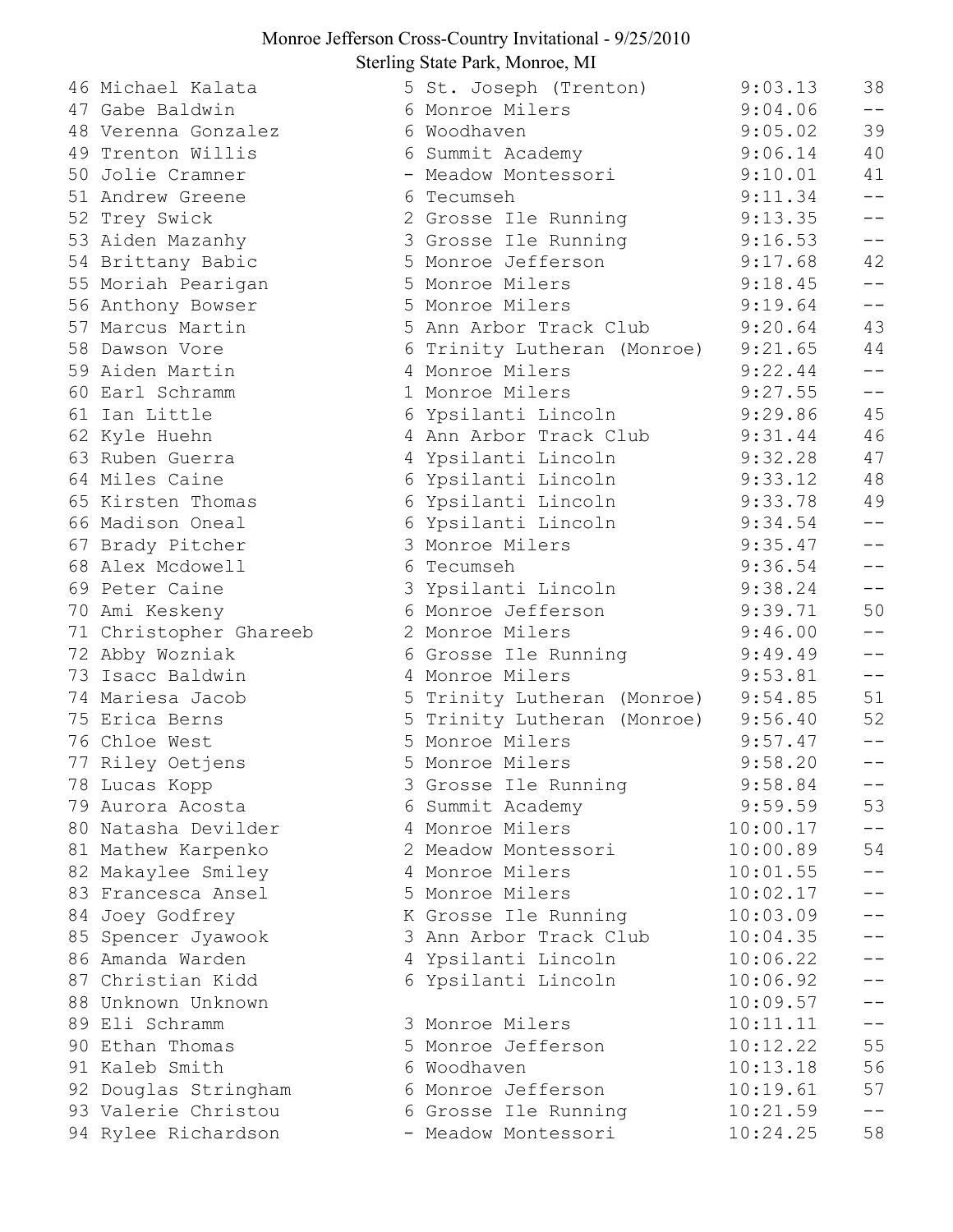## Monroe Jefferson Cross-Country Invitational - 9/25/2010

Sterling State Park, Monroe, MI

| 95 Elizabeth Ghareeb   | 4 Monroe Milers                              | 10:26.19 | $- -$             |
|------------------------|----------------------------------------------|----------|-------------------|
| 96 Emma Schramm        | 6 Monroe Milers                              | 10:26.88 | $- -$             |
| 97 Jaysa Wegrzyn       | 6 Summit Academy 10:27.49                    |          | 59                |
|                        | Elementary Boys & Girls 1.25 Mile Run Finals |          |                   |
| Name                   | Yr Team                                      | Time     | Pts               |
| 98 Dylan Devilder      | 1 Monroe Milers                              | 10:28.15 |                   |
| 99 Grace LaPrad        | K Monroe Milers                              | 10:28.95 | $- -$             |
| 100 Ryan Garrett       | 3 Monroe Milers                              | 10:29.59 | $- -$             |
| 101 Molly Sterns       | 4 Monroe Milers                              | 10:30.34 |                   |
| 102 Sam Jyawook        | 6 Ann Arbor Track Club                       | 10:31.14 |                   |
| 103 Dylan Ford         | 5 Trinity Lutheran (Monroe)                  | 10:33.36 | $\equiv$ $\equiv$ |
| 104 Zellie Martin      | 2 Monroe Milers                              | 10:34.72 | $\equiv$ $\equiv$ |
| 105 Alex Blackburn     | 6 Summit Academy                             | 10:36.17 | 60                |
| 106 Corey Pearigan     | 6 Monroe Milers                              | 10:37.33 | $- -$             |
| 107 Aiden Bork         | 4 Monroe Milers                              | 10:38.08 |                   |
| 108 Grey Johnson       | 1 Monroe Milers                              | 10:41.70 |                   |
| 109 Kelly Adamovicz    | 5 Ypsilanti Lincoln                          | 10:43.15 | $ -$              |
| 110 Andrew Ghareeb     | K Monroe Milers                              | 10:45.13 | $- -$             |
| 111 Meku Baron-Galbavi | 4 Meadow Montessori                          | 10:46.05 | 61                |
| 112 Nicholas Mayes     | - Meadow Montessori                          | 10:47.00 | 62                |
| 113 Makenna Stone      | 5 Monroe Jefferson                           | 10:48.35 | 63                |
| 114 Kathryn Sterns     | 2 Monroe Milers                              | 10:49.21 | $-\,-$            |
| 115 Lily Kindle        | - Meadow Montessori                          | 10:50.28 | 64                |
| 116 Caleb Smiley       | 1 Monroe Milers                              | 10:51.34 | $-1$              |
| 117 Abby Serbantez     | 6 Summit Academy                             | 10:52.16 | $\qquad \qquad -$ |
| 118 Elaina Karpenko    | - Meadow Montessori                          | 10:53.64 | 65                |
| 119 Max Howard         | 3 Meadow Montessori                          | 10:57.16 |                   |
| 120 Cameryn Jenkins    | K Monroe Milers                              | 10:58.46 |                   |
| 121 Maya Devilder      | 6 Monroe Milers                              | 11:00.15 | $ -$              |
| 122 Logan Loveland     | K Monroe Milers                              | 11:03.42 |                   |
| 123 Brendan Veltri     | - Our Lady of La Salette                     | 11:04.41 | --                |
| 124 Ayanna Bennett     | 6 Ypsilanti Lincoln                          | 11:09.06 | $- -$             |
| 125 Unknown Unknown    |                                              | 11:14.27 | $ -$              |
| 126 Asia Malwitz       | 6 St. Joseph (Trenton)                       | 11:16.61 | 66                |
| 127 Bryanna Kramarczyk | 3 Ypsilanti Lincoln                          | 11:18.70 | $ -$              |
| 128 Libby Snider       | 3 Grosse Ile Running                         | 11:20.73 | $- -$             |
| 129 Maya Pandya        | 6 Grosse Ile Running                         | 11:21.82 | $ -$              |
| 130 Ava Brackney       | 5 St. Joseph (Trenton)                       | 11:22.56 | 67                |
| 131 Nicole Clark-Rose  | 6 Renton                                     | 11:23.43 | $\perp$ $\perp$   |
| 132 Abby Moffett       | 6 Ypsilanti Lincoln                          | 11:24.57 | $ -$              |
| 133 Caleb O'Reilly     | 3 Grosse Ile Running                         | 11:25.56 | $- -$             |
| 134 Alexander Mazany   | 6 Grosse Ile Running                         | 11:26.80 |                   |
| 135 Anna Gainsley      | 6 Ypsilanti Lincoln                          | 11:27.81 |                   |
| 136 Zellie Everts      | 2 Monroe Milers                              | 11:28.72 | $- -$             |
| 137 Jaden McMillan     | 6 Woodhaven                                  | 11:30.26 | 68                |
| 138 Veronica Blumberg  | Monroe Milers                                | 11:31.86 |                   |
| 139 Cecelia Blumberg   | Monroe Milers                                | 11:40.00 |                   |